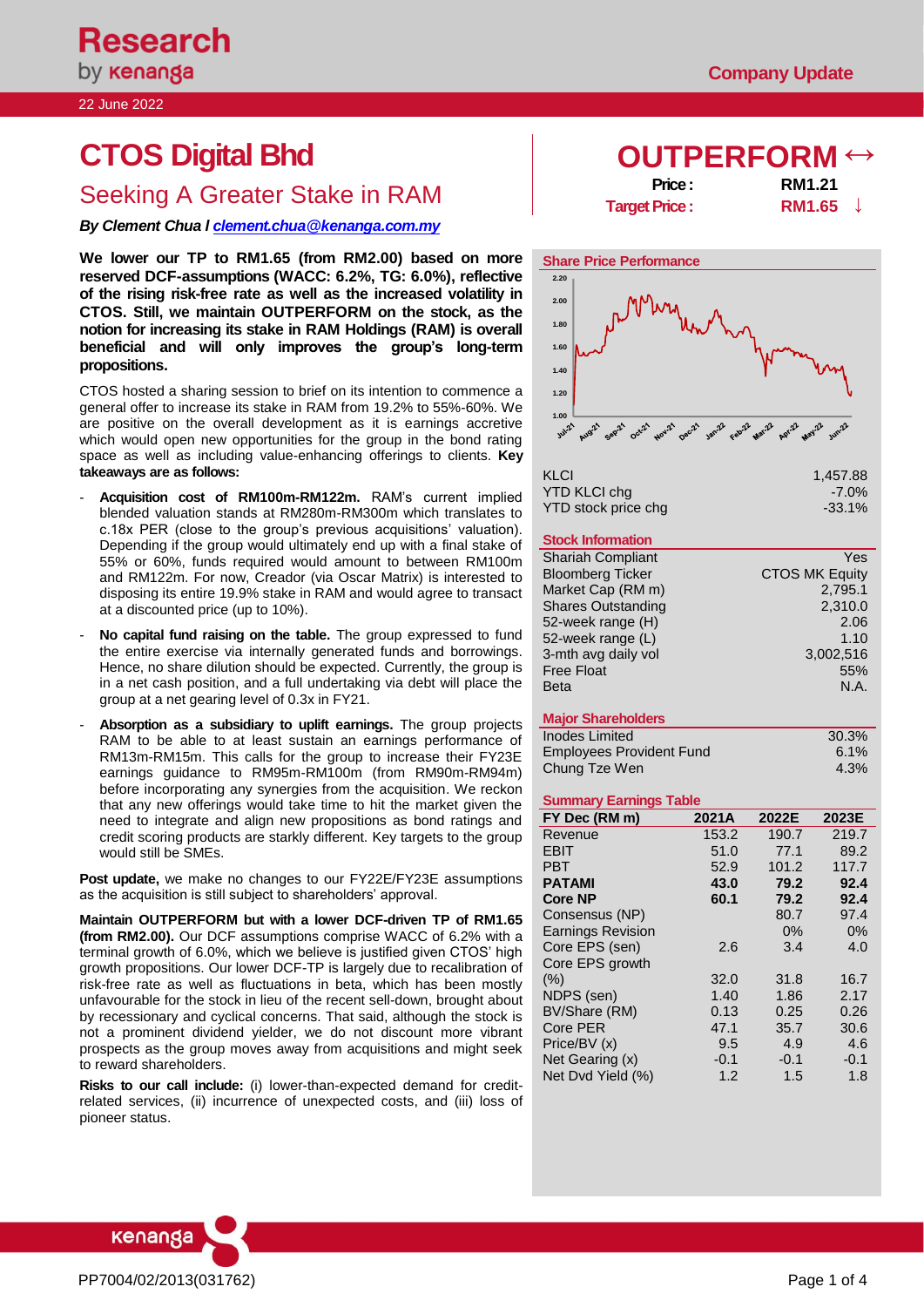# **CTOS Digital Bhd CTOS COMPANY Update**

# 22 June 2022

| Z June 2022:            |                 |             |                                |           |           |                                    |           |
|-------------------------|-----------------|-------------|--------------------------------|-----------|-----------|------------------------------------|-----------|
| <b>Income Statement</b> |                 |             |                                |           |           | <b>Financial Data &amp; Ratios</b> |           |
| FY Dec (RM m)           | 2019<br>A       | 2020<br>A   | 2021<br>A                      | 2022<br>Е | 2023<br>Е | FY Dec                             | 2019<br>A |
| Revenue                 | 129.1           | 140.5       | 153.2                          | 190.7     | 219.7     | Growth (%)                         |           |
| <b>EBIT</b>             | 41.7            | 42.8        | 51.0                           | 77.1      | 89.2      | Revenue                            | 16.9      |
| <b>PBT</b>              | 41.2            | 40.3        | 52.9                           | 101.2     | 117.7     | <b>EBIT</b>                        | 30.7      |
| Taxation                | $-2.2$          | $-2.4$      | $-9.3$                         | $-22.0$   | $-25.3$   | <b>PBT</b>                         | 29.7      |
| <b>PATAMI</b>           | 39.0            | 39.2        | 43.0                           | 79.2      | 92.4      | <b>PATAMI</b>                      | 31.5      |
| Core PATAMI             | 39.0            | 45.5        | 60.1                           | 79.2      | 92.4      | Core PATAMI                        | 31.5      |
| <b>Balance Sheet</b>    |                 |             |                                |           |           | Profitability (%)                  |           |
| FY Dec (RM m)           | 2019<br>A       | 2020<br>A   | 2021<br>A                      | 2022<br>Е | 2023<br>Е | <b>EBIT Margin</b>                 | 32.3      |
| Eived Appete            | 1C <sub>0</sub> | $1C \Omega$ | $\Lambda \Lambda$ <sub>E</sub> | ECA       | cc o      | DDT Morain                         | 240       |

| <b>Balance Sheet</b>      |                        |            |            |            |            | Profitability (%)         |      |       |         |         |                 |
|---------------------------|------------------------|------------|------------|------------|------------|---------------------------|------|-------|---------|---------|-----------------|
| FY Dec (RM m)             | 2019<br>$\overline{A}$ | 2020<br>A  | 2021<br>A  | 2022<br>Е  | 2023<br>Е  | <b>EBIT Margin</b>        | 32.3 | 30.4  | 33.3    | 40.5    | 40.6            |
| <b>Fixed Assets</b>       | 16.9                   | 16.9       | 44.5       | 56.4       | 66.2       | <b>PBT</b> Margin         | 31.9 | 28.7  | 34.5    | 53.1    | 53.6            |
| Intangible Assets         | 37.9                   | 49.6       | 79.1       | 79.1       | 79.1       | <b>PATAMI Margin</b>      | 30.2 | 32.4  | 39.2    | 41.5    | 42.0            |
| Oth. Fixed Assets         | 59.8                   | 154.9      | 152.4      | 393.1      | 393.1      | <b>Effective Tax Rate</b> | 5.4  | 5.8   | 17.7    | 21.7    | 21.5            |
| Inventories               | 0.0                    | 0.0        | 0.0        | 0.0        | 0.0        | <b>ROA</b>                | 27.4 | 14.2  | 13.2    | 13.0    | 14.2            |
| <b>Receivables</b>        | 21.4                   | 28.2       | 30.6       | 38.1       | 43.9       | <b>ROE</b>                | 49.4 | 33.9  | 14.4    | 13.8    | 15 <sub>c</sub> |
| Other CA                  | 0.0                    | 0.0        | 0.0        | 0.0        | 0.0        |                           |      |       |         |         |                 |
| Cash                      | 6.1                    | 26.4       | 19.7       | 40.4       | 69.9       | <b>DuPont Analysis</b>    |      |       |         |         |                 |
| <b>Total Assets</b>       | 142.2                  | 276.0      | 326.3      | 607.1      | 652.2      | Net Margin (%)            | 30.2 | 32.4  | 39.2    | 41.5    | 42.0            |
|                           |                        |            |            |            |            | Assets T/O (x)            | 0.9  | 0.5   | 0.5     | 0.3     | 0.3             |
| Payables                  | 13.6                   | 17.1       | 18.4       | 22.9       | 26.4       | Lev. Factor (x)           | 1.8  | 2.4   | 1.1     | 1.1     | 1.1             |
| <b>ST Borrowings</b>      | 18.2                   | 132.3      | 0.0        | 0.0        | 0.0        | ROE (%)                   | 49.4 | 39.3  | 20.1    | 13.8    | 15.0            |
| Other ST Liability        | 20.1                   | 10.0       | 0.0        | 0.0        | 0.0        |                           |      |       |         |         |                 |
| Other LT Liability        | 11.4                   | 0.8        | 9.6        | 9.6        | 9.6        | Leverage                  |      |       |         |         |                 |
| <b>Net Assets</b>         | 78.9                   | 115.7      | 298.3      | 574.7      | 616.2      | Debt/Asset (x)            | 0.1  | 0.5   | 0.0     | 0.0     | 0. <sub>C</sub> |
|                           |                        |            |            |            |            | Debt/Equity (x)           | 0.2  | 1.1   | 0.0     | 0.0     | 0.0             |
| <b>Share Capital</b>      | 198.0                  | 198.0      | 411.9      | 652.6      | 652.6      | Net (Cash)/Debt           | 12.1 | 105.9 | $-19.7$ | $-40.4$ | $-69.9$         |
| Reverse Acq.              |                        |            |            |            |            | Net Debt/Equity (x)       | 0.2  | 0.9   | $-0.1$  | $-0.1$  | $-0.1$          |
| Reserve                   | 193.5                  | 193.5      | 193.5      | 193.5      | 193.5      |                           |      |       |         |         |                 |
| <b>Retained Earnings</b>  | 71.5                   | 106.0      | 79.3       | 115.0      | 156.5      |                           |      |       |         |         |                 |
| <b>Others</b>             | 2.9<br>0.0             | 0.3<br>5.0 | 0.6<br>0.0 | 0.6<br>0.0 | 0.6<br>0.0 | <b>Valuations</b>         | 1.7  | 1.9   | 2.6     | 3.4     |                 |
| Minority Interest         | 78.9                   | 115.7      | 298.3      | 574.7      | 616.2      | Core EPS (sen)            | N.A. | N.A.  | 1.4     | 1.9     | 4.0             |
| <b>Total Equity</b>       |                        |            |            |            |            | DPS (sen)                 |      | 0.05  | 0.13    | 0.25    | 2.2<br>0.26     |
|                           |                        |            |            |            |            | BV/share (RM)             | 0.03 |       |         |         |                 |
| <b>Cashflow Statement</b> | 2019                   | 2020       | 2021       | 2022       | 2023       | PER(x)                    | 72.5 | 62.2  | 47.1    | 35.7    | 30.6            |
| FY Dec (RM m)             | A                      | A          | A          | Е          | Е          | Div. Yield (%)            | N.A. | N.A.  | 1.2     | 1.5     | 1.8             |
| <b>Operating CF</b>       | 48.8                   | 49.6       | 50.5       | 85.4       | 100.4      | P/BV(x)                   | 35.8 | 25.5  | 9.5     | 4.9     | 4.6             |
| <b>Investing CF</b>       | $-58.9$                | 104.0      | $-36.9$    | $-21.8$    | $-20.0$    |                           |      |       |         |         |                 |
| <b>Financing CF</b>       | 5.5                    | 74.1       | $-38.4$    | $-43.5$    | $-50.8$    |                           |      |       |         |         |                 |
| <b>FCFF</b>               | $-9.0$                 | $-50.5$    | 18.2       | 63.6       | 80.4       |                           |      |       |         |         |                 |

| ncome Statement           |           |           |           |           |           | <b>Financial Data &amp; Ratios</b> |           |           |           |           |           |
|---------------------------|-----------|-----------|-----------|-----------|-----------|------------------------------------|-----------|-----------|-----------|-----------|-----------|
| FY Dec (RM m)             | 2019<br>A | 2020<br>A | 2021<br>A | 2022<br>E | 2023<br>E | <b>FY Dec</b>                      | 2019<br>A | 2020<br>A | 2021<br>Α | 2022<br>Е | 2023<br>Е |
| Revenue                   | 129.1     | 140.5     | 153.2     | 190.7     | 219.7     | Growth (%)                         |           |           |           |           |           |
| EBIT                      | 41.7      | 42.8      | 51.0      | 77.1      | 89.2      | Revenue                            | 16.9      | 8.8       | 9.0       | 24.5      | 15.2      |
| PBT                       | 41.2      | 40.3      | 52.9      | 101.2     | 117.7     | <b>EBIT</b>                        | 30.7      | 2.6       | 19.1      | 51.3      | 15.6      |
| Taxation                  | $-2.2$    | $-2.4$    | $-9.3$    | $-22.0$   | $-25.3$   | <b>PBT</b>                         | 29.7      | $-2.2$    | 31.2      | 91.2      | 16.3      |
| <b>PATAMI</b>             | 39.0      | 39.2      | 43.0      | 79.2      | 92.4      | <b>PATAMI</b>                      | 31.5      | 0.5       | 9.7       | 84.2      | 16.7      |
| Core PATAMI               | 39.0      | 45.5      | 60.1      | 79.2      | 92.4      | <b>Core PATAMI</b>                 | 31.5      | 16.6      | 32.0      | 31.8      | 16.7      |
| <b>Balance Sheet</b>      |           |           |           |           |           | Profitability (%)                  |           |           |           |           |           |
| FY Dec (RM m)             | 2019<br>A | 2020<br>A | 2021<br>A | 2022<br>Е | 2023<br>Е | <b>EBIT Margin</b>                 | 32.3      | 30.4      | 33.3      | 40.5      | 40.6      |
| <b>Fixed Assets</b>       | 16.9      | 16.9      | 44.5      | 56.4      | 66.2      | <b>PBT</b> Margin                  | 31.9      | 28.7      | 34.5      | 53.1      | 53.6      |
| <b>Intangible Assets</b>  | 37.9      | 49.6      | 79.1      | 79.1      | 79.1      | <b>PATAMI Margin</b>               | 30.2      | 32.4      | 39.2      | 41.5      | 42.0      |
| Oth. Fixed Assets         | 59.8      | 154.9     | 152.4     | 393.1     | 393.1     | <b>Effective Tax Rate</b>          | 5.4       | 5.8       | 17.7      | 21.7      | 21.5      |
| Inventories               | 0.0       | 0.0       | 0.0       | 0.0       | 0.0       | <b>ROA</b>                         | 27.4      | 14.2      | 13.2      | 13.0      | 14.2      |
| Receivables               | 21.4      | 28.2      | 30.6      | 38.1      | 43.9      | <b>ROE</b>                         | 49.4      | 33.9      | 14.4      | 13.8      | 15.0      |
| Other CA                  | 0.0       | 0.0       | 0.0       | 0.0       | 0.0       |                                    |           |           |           |           |           |
| Cash                      | 6.1       | 26.4      | 19.7      | 40.4      | 69.9      | <b>DuPont Analysis</b>             |           |           |           |           |           |
| <b>Total Assets</b>       | 142.2     | 276.0     | 326.3     | 607.1     | 652.2     | Net Margin (%)                     | 30.2      | 32.4      | 39.2      | 41.5      | 42.0      |
|                           |           |           |           |           |           | Assets T/O (x)                     | 0.9       | 0.5       | 0.5       | 0.3       | 0.3       |
| Payables                  | 13.6      | 17.1      | 18.4      | 22.9      | 26.4      | Lev. Factor (x)                    | 1.8       | 2.4       | 1.1       | 1.1       | 1.1       |
| <b>ST Borrowings</b>      | 18.2      | 132.3     | 0.0       | 0.0       | 0.0       | <b>ROE</b> (%)                     | 49.4      | 39.3      | 20.1      | 13.8      | 15.0      |
| Other ST Liability        | 20.1      | 10.0      | 0.0       | 0.0       | 0.0       |                                    |           |           |           |           |           |
| Other LT Liability        | 11.4      | 0.8       | 9.6       | 9.6       | 9.6       | Leverage                           |           |           |           |           |           |
| <b>Net Assets</b>         | 78.9      | 115.7     | 298.3     | 574.7     | 616.2     | Debt/Asset (x)                     | 0.1       | 0.5       | 0.0       | 0.0       | 0.0       |
|                           |           |           |           |           |           | Debt/Equity (x)                    | 0.2       | 1.1       | 0.0       | 0.0       | 0.0       |
| <b>Share Capital</b>      | 198.0     | 198.0     | 411.9     | 652.6     | 652.6     | Net (Cash)/Debt                    | 12.1      | 105.9     | $-19.7$   | $-40.4$   | $-69.9$   |
| Reverse Acq.              |           |           |           |           |           | Net Debt/Equity (x)                | 0.2       | 0.9       | $-0.1$    | $-0.1$    | $-0.1$    |
| Reserve                   | 193.5     | 193.5     | 193.5     | 193.5     | 193.5     |                                    |           |           |           |           |           |
| Retained Earnings         | 71.5      | 106.0     | 79.3      | 115.0     | 156.5     |                                    |           |           |           |           |           |
| Others                    | 2.9       | 0.3       | 0.6       | 0.6       | 0.6       | <b>Valuations</b>                  |           |           |           |           |           |
| Minority Interest         | 0.0       | 5.0       | 0.0       | 0.0       | 0.0       | Core EPS (sen)                     | 1.7       | 1.9       | 2.6       | 3.4       | 4.0       |
| <b>Total Equity</b>       | 78.9      | 115.7     | 298.3     | 574.7     | 616.2     | DPS (sen)                          | N.A.      | N.A.      | 1.4       | 1.9       | 2.2       |
|                           |           |           |           |           |           | BV/share (RM)                      | 0.03      | 0.05      | 0.13      | 0.25      | 0.26      |
| <b>Cashflow Statement</b> |           |           |           |           |           | PER(x)                             | 72.5      | 62.2      | 47.1      | 35.7      | 30.6      |
| FY Dec (RM m)             | 2019<br>A | 2020<br>A | 2021<br>A | 2022<br>E | 2023<br>E | Div. Yield (%)                     | N.A.      | N.A.      | 1.2       | 1.5       | 1.8       |
| Operating CF              | 48.8      | 49.6      | 50.5      | 85.4      | 100.4     | P/BV(x)                            | 35.8      | 25.5      | 9.5       | 4.9       | 4.6       |
| <b>Investing CF</b>       | $-58.9$   | 104.0     | $-36.9$   | $-21.8$   | $-20.0$   |                                    |           |           |           |           |           |
|                           |           |           |           |           |           |                                    |           |           |           |           |           |

*Source: Kenanga Research*

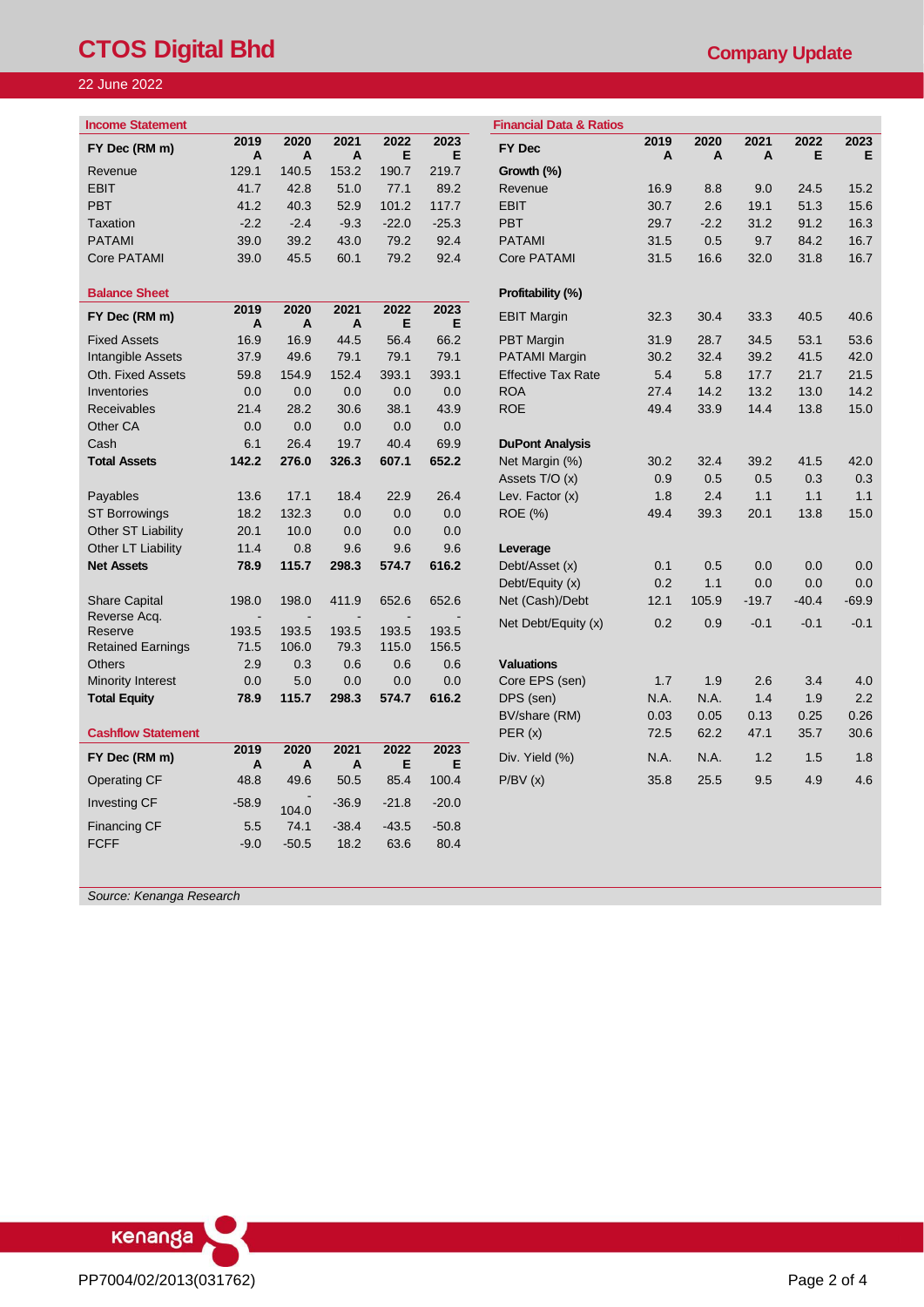22 June 2022

| <b>Peer Comparison</b>                                       |                   |                    |                |                    |                   |                       |                      |                                |             |                         |                 |            |               |                 |                    |                     |                        |
|--------------------------------------------------------------|-------------------|--------------------|----------------|--------------------|-------------------|-----------------------|----------------------|--------------------------------|-------------|-------------------------|-----------------|------------|---------------|-----------------|--------------------|---------------------|------------------------|
| <b>Name</b>                                                  | <b>Last Price</b> | <b>Market Cap</b>  | <b>Shariah</b> | <b>Current</b>     |                   | <b>Revenue Growth</b> |                      | <b>Core Earnings</b><br>Growth |             | PER (x) - Core Earnings |                 |            | PBV(x)        | <b>ROE (%)</b>  | Net Div Yld<br>(%) | <b>Target Price</b> | Rating                 |
|                                                              | (RM)              | (RM'm)             | Compliant      | <b>FYE</b>         | $1-Yr$ .<br>Fwd.  | $2-Yr$ .<br>Fwd.      | $1 - Yr$ .<br>Fwd.   | $2-Yr$ .<br>Fwd.               | Hist.       | $1-Yr.$<br>Fwd.         | $2-Yr.$<br>Fwd. | Hist.      | 1-Yr.<br>Fwd. | $1-Yr.$<br>Fwd. | $1-Yr.$<br>Fwd.    | (RM)                |                        |
| <b>NON-BANK FINANCIAL INSTITUTIONS</b>                       |                   |                    |                |                    |                   |                       |                      |                                |             |                         |                 |            |               |                 |                    |                     |                        |
| AEON CREDIT SERVICE M BHD<br><b>CTOS DIGITAL BHD</b>         | 13.32<br>6.37     | 3,400.7<br>5,155.2 | N              | 02/2023<br>12/2022 | 10.0%<br>$-11.7%$ | 7.0%<br>$-2.6%$       | 18.2%<br>$-22.8%$    | 15.1%<br>3.6%                  | 9.6<br>14.5 | 8.1<br>18.8             | 7.0<br>18.1     | 1.7<br>6.3 | 1.5<br>6.1    | 19.9%<br>33.1%  | 3.8%<br>4.9%       | 16.45<br>7.05       | <b>OP</b><br><b>MP</b> |
| <b>BURSA MALAYSIA BHD</b>                                    | 1.21              | 2,795.1            |                | 12/2022            | 24.5%             | 15.2%                 | 31.8%                | 16.7%                          | 47.1        | 35.7                    | 30.6            | 9.5        | 4.9           | 18.1%           | 1.5%               | 1.65                | <b>OP</b>              |
| LPI CAPITAL BERHAD<br>SYARIKAT TAKAFUL MALAYSIA KELUARGA BHD | 13.50<br>3.33     | 5,378.2<br>2,788.2 | N              | 12/2022<br>12/2022 | $-3.7%$<br>4.3%   | 1.7%<br>4.3%          | $-25.5%$<br>$-16.0%$ | 27.4%<br>5.2%                  | 15.6<br>6.8 | 20.9<br>8.1             | 16.4<br>7.7     | 2.5<br>1.5 | 2.5<br>1.4    | 11.9%<br>18.0%  | 4.4%<br>4.2%       | 14.10<br>3.90       | <b>MP</b><br><b>OP</b> |
| <b>Simple Average</b>                                        |                   |                    |                |                    | 4.7%              | 5.1%                  | $-2.9%$              | 13.6%                          | 18.7        | 18.3                    | 16.0            | 4.3        | 3.3           | 20.2%           | 3.8%               |                     |                        |
|                                                              |                   |                    |                |                    |                   |                       |                      |                                |             |                         |                 |            |               |                 |                    |                     |                        |
| Source: Bloomberg, Kenanga Research                          |                   |                    |                |                    |                   |                       |                      |                                |             |                         |                 |            |               |                 |                    |                     |                        |

*This section is intentionally left blank*